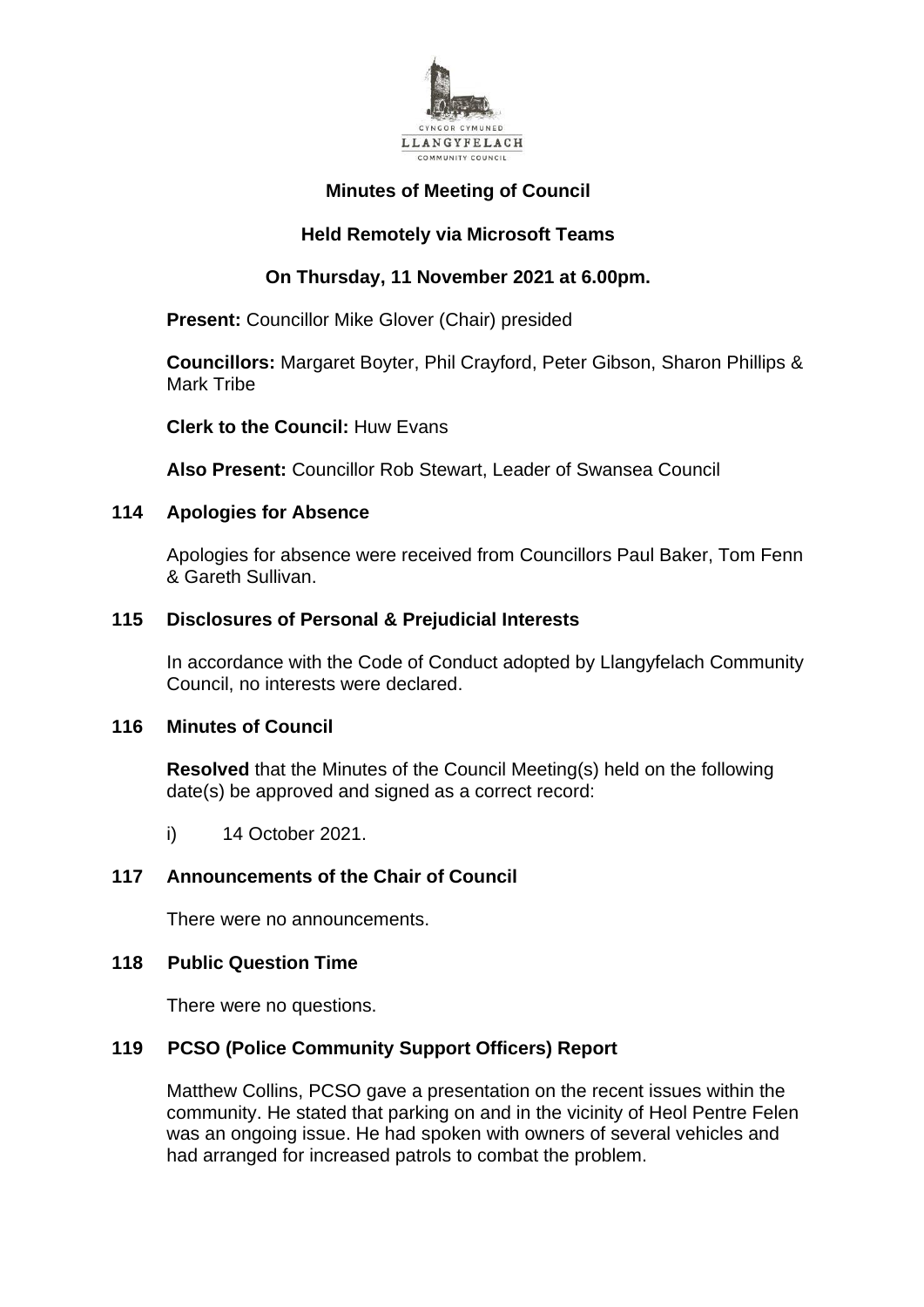Councillors asked that the PCSO continue this work and look to address the problem of vans / lorries parking indiscriminately at the junction of Bryn Hedydd and Heol Pentre Felen.

Councillors also asked that the PCSO to address the abandoned car in the vicinity of the Bryn Glas / Llysgwyn Playground.

The PCSO suggested that he arrange for a temporary speed camera to be placed on Swansea Road in the vicinity of Pengors Road to seek to slow traffic.

## **120 Record of Payments**

The Clerk outlined those payments made since the last meeting of Council. The payments were made in line with Minute 23 "Constitutional Matters 2021-2022" of the Annual Council held on 13 May 2021.

| <b>Payments</b>                                                   |        |
|-------------------------------------------------------------------|--------|
| Clerk Salary (October 2021)                                       | 406.69 |
| CCS Pension Fund (Clerk) (October 2021)                           | 159.27 |
|                                                                   |        |
| <b>Determined by Council</b>                                      |        |
| Heartbeat Trust UK. Defibrillator Cabinet at Bryntywod. Council - | 375.00 |
| 11 March 2021.                                                    |        |
| Information Commissioner Office. Data Protection Officer          | 35.00  |
| Certificate. Direct Debit. Council - 8 April 2021.                |        |
| Royal British Legion Industries (RBLI). Unknown Tommy Statue &    | 370.00 |
| Unknown Women in War Statue. Council - 14 October 2021.           |        |
| Royal British Legion. Wreath for Remembrance Sunday. Council -    | 21.98  |
| 14 October 2021.                                                  |        |

**Resolved** that the payments be noted / approved.

## **121 Financial Reporting**

#### **i) Bank Accounts - Reconciliation**

The Clerk stated that the Bank Accounts - Reconciliation information had been shared with all Councillors.

**Resolved** that the Bank Accounts – Reconciliation report be noted.

#### **122 Correspondence**

The actions / comments made as in relation to the correspondence reported:

| <b>Correspondence</b>                                                                                        | <b>Actions</b> |
|--------------------------------------------------------------------------------------------------------------|----------------|
| One Voice Wales. Pilot of Community<br>and Town Councils Self-Evaluation<br>Toolkit - Expression of Interest | Noted.         |

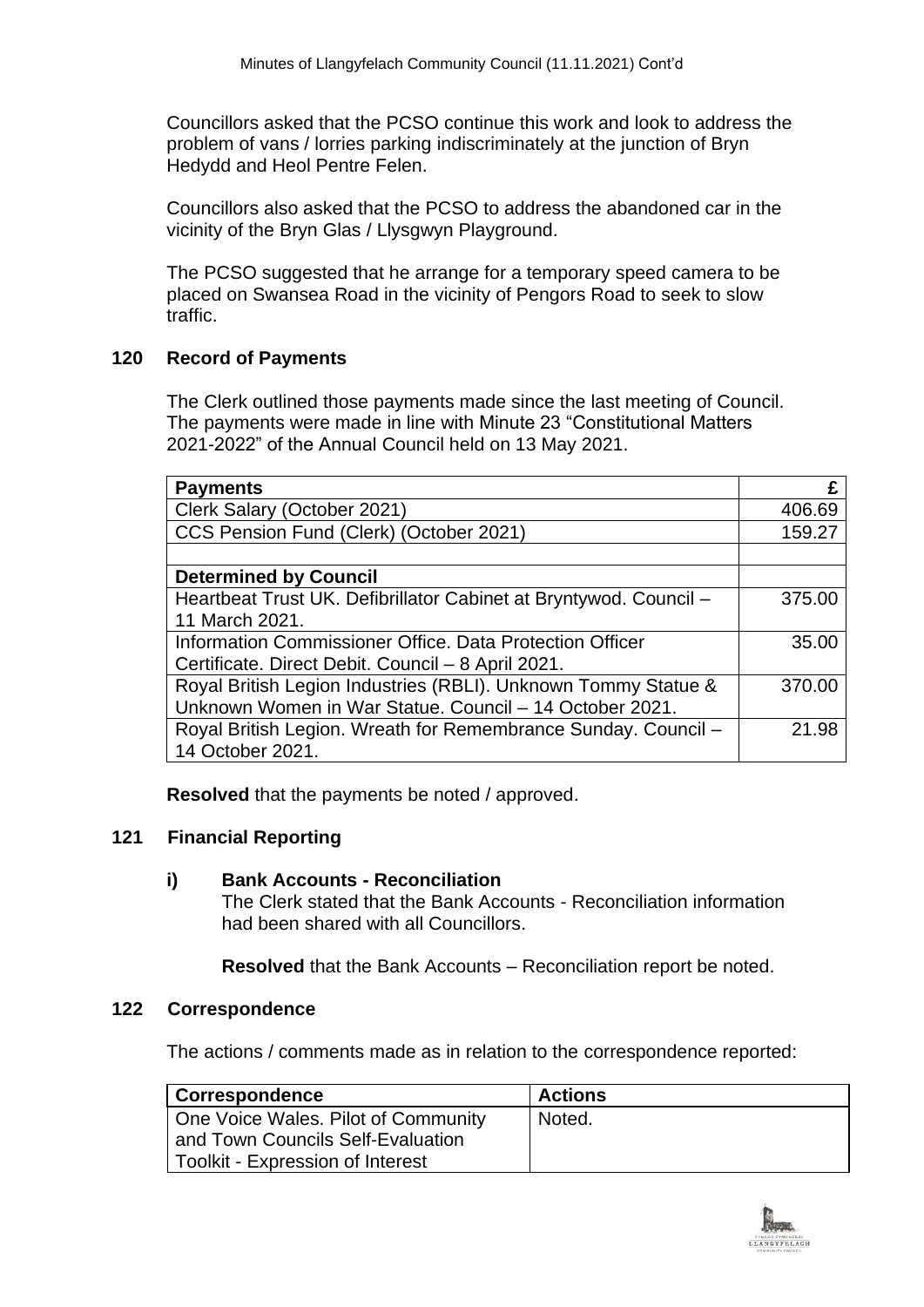| Swansea Active Travel, Invitation to                                     | Noted. |  |
|--------------------------------------------------------------------------|--------|--|
| online presentation, Tuesday 19 October                                  |        |  |
| 2021, 12 noon $-1$ pm, or Tuesday 2                                      |        |  |
| November 2021, 6-7pm                                                     |        |  |
| One Voice Wales. Protect our natural                                     | Noted. |  |
| environment                                                              |        |  |
| One Voice Wales. Consultation on                                         | Noted. |  |
| <b>Updating Earnings Thresholds for</b>                                  |        |  |
| <b>Council Tax Recovery</b>                                              |        |  |
| One Voice Wales. News Bulletin                                           | Noted. |  |
| One Voice Wales. Taking Action Against                                   | Noted. |  |
| <b>Ageism Training (For Stakeholders)</b>                                |        |  |
| Planning Aid Wales. Understanding                                        | Noted. |  |
| Section 106 Planning Obligations. 18                                     |        |  |
| October 2021, 6-8 pm                                                     |        |  |
| Gallagher Communities Team. Webinar,                                     | Noted. |  |
| Wednesday 3 November 2021 at 10am                                        |        |  |
| Planning Aid Wales. Latest news and                                      | Noted. |  |
| information                                                              |        |  |
| One Voice Wales, Amended version of                                      | Noted. |  |
| the model Informal Resolution Protocol                                   |        |  |
| One Voice Wales. Remote Training                                         | Noted. |  |
| Sessions - October, November                                             |        |  |
| &December 2021                                                           |        |  |
| Lliw Reservoirs launch Wildlife Trail                                    | Noted. |  |
| One Voice Wales. Exciting news for all                                   | Noted. |  |
| Community and Town Councils. KWT                                         |        |  |
| Packages                                                                 |        |  |
| <b>Ageing Well Flyer</b>                                                 | Noted. |  |
| One Voice Wales, Welsh Government                                        | Noted. |  |
| research into the role and remuneration                                  |        |  |
| of Councillors in Wales                                                  |        |  |
| One Voice Wales. COP Cymru 2021 - a                                      | Noted. |  |
| toolkit for stakeholders                                                 |        |  |
| One Voice Wales. Magnificent Meadows                                     | Noted. |  |
| Cymru - A Plant life webinar, Monday, 1                                  |        |  |
| November 6-7pm                                                           |        |  |
| The Queen's Platinum Jubilee Beacons -                                   | Noted. |  |
| 2 June 2022                                                              |        |  |
| <b>Welsh Government. People's Practice</b>                               | Noted. |  |
| Peer-to-Peer Network                                                     |        |  |
| Ystadau Cymru Training and Skills Frameworksted elivering Public Value - |        |  |
| A Strategic Approach to Social, Environmental & Economic Value.          |        |  |
| Webinar 10am-1pm on 3 November 2021                                      |        |  |
|                                                                          |        |  |

# **123 Delegates on Outside Bodies**

Councillor Mark Tribe stated that he had attended the One Voice Wales – Swansea Area Committee on 11 October 2021.

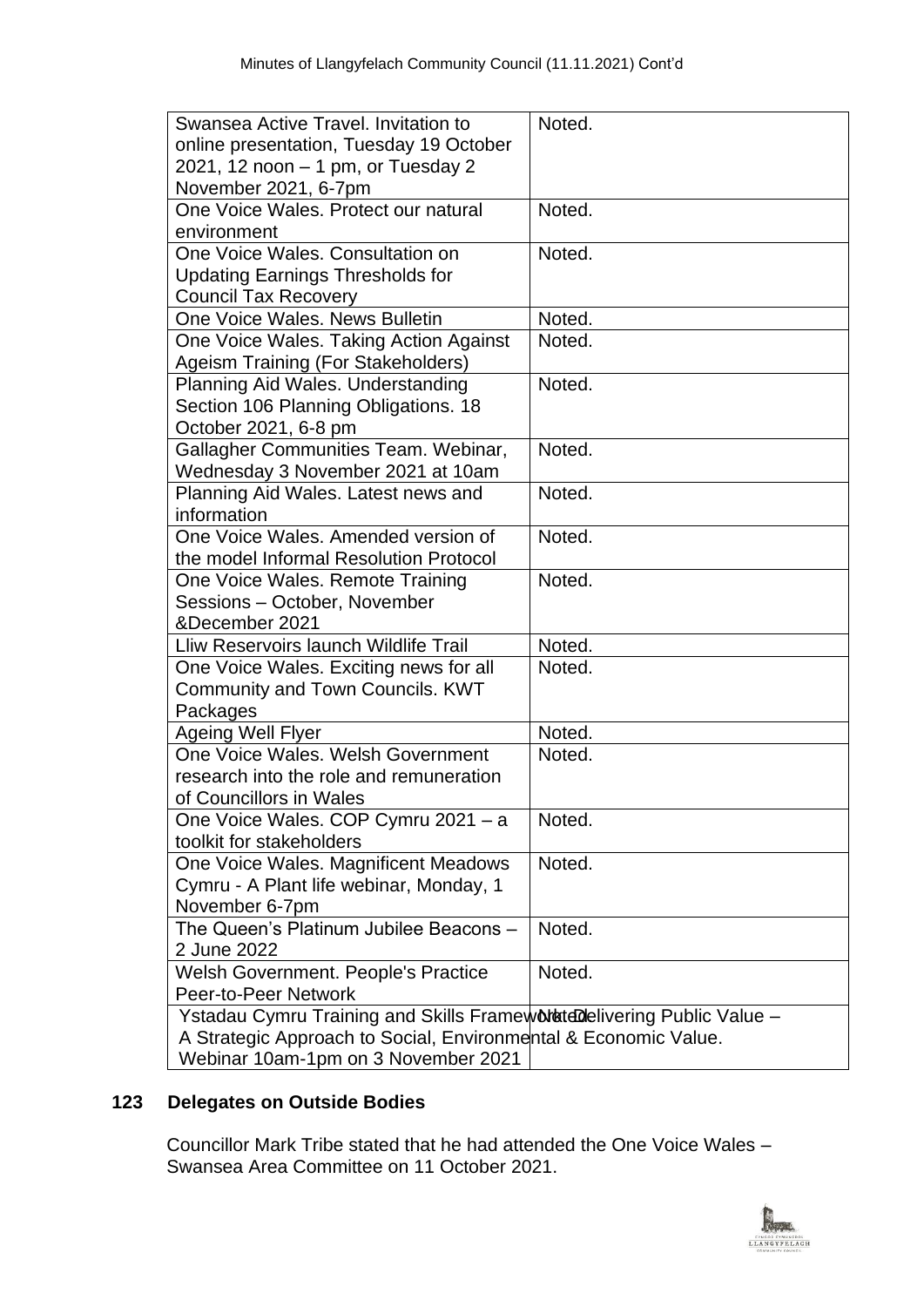#### **124 General / ICT Matters**

The Clerk stated that the images of each Councillor had been added to the Council's website.

## **125 Workplan (For Information)**

The Council Workplan was presented.

**Resolved** that "Remembrance Sunday" be added to each September's workplan.

## **126 Planning Applications & Planning Matters - Swansea Council**

#### **i) Proposed 5G Telecommunications Installation for H3G UK**

The Clerk stated that Stakeholders had been informed of the proposed installation prior to the submission of a formal planning application. The application will be in the name of CK Hutchison Networks (UK) Ltd who will be responsible for construction of the site, the Operator will be H3G better known as Three.

Site Name/Address: Mynydd Gelli Wastad Road Streetworks, Pant Lasau, Morriston, Swansea, Wales, SA6 6NU

NGR: E: 266101 N: 200160

Type of Installation: Proposed 15.0m Phase 8 monopole c/w wraparound cabinet at base and associated ancillary works.

**Resolved** that the proposal be noted.

#### **127 Highways, Footpaths, Cycleways & Bridleways - Swansea Council**

#### **i) Road Safety - Crossing B4489 at Junction of Swansea Road & Pengors Road, Llangyfelach**

The Chair welcomed Councillor Rob Stewart, Leader of Swansea Council to the meeting.

The Leader of Swansea Council provided an update in relation to the proposed crossing of the B4489 at the Junction of Swansea Road and Pengors Road, Llangyfelach.

The Leader of Swansea Council referred to Swansea Council's, Recovery Fund – Community Section and suggested that Llangyfelach Community Council apply to that Fund for the monies to do the work. He acknowledged and thanked the Community Council's offer to part fund the crossing.

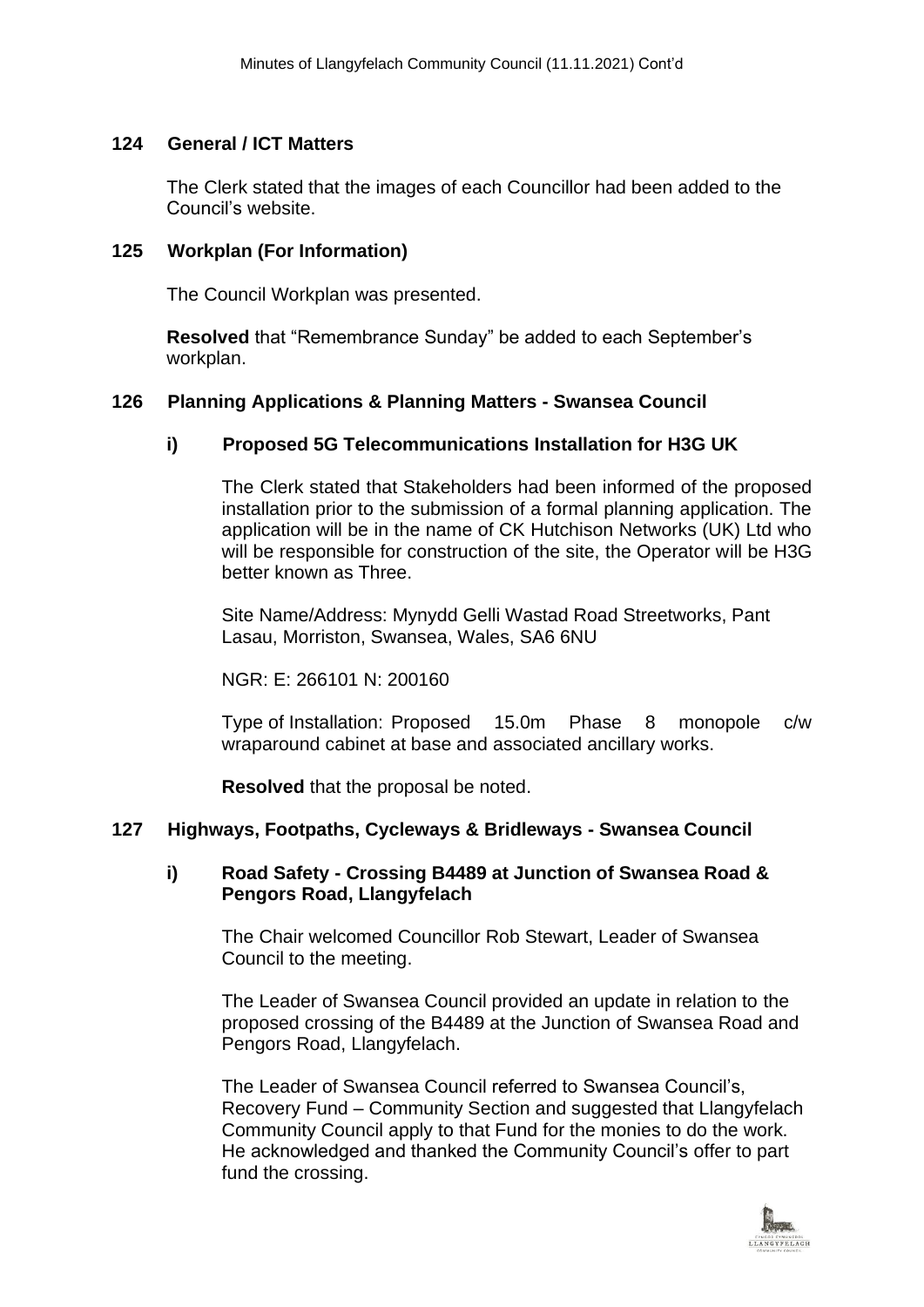The Councillors asked questions of the Leader of Swansea Council, all of which were answered.

#### **Resolved** that:

- 1) The Leader of Swansea Council, Councillor Rob Stewart be thanked for attending the meeting and providing the update.
- 2) The Clerk submit a bid to Swansea Council's Recovery Fund Community Section to seek the installation of a safe crossing of the B4489 in the vicinity of Pengors Road.

#### **128 Training**

The Clerk had circulated the One Voice Wales training list and urged Councillors to undertake training.

#### **129 Llangyfelach Ward Councillor Update**

No report received as Councillor Gareth Sullivan; Llangyfelach Ward Councillor had submitted his apologies.

#### **130 Playground at Fairview Road - Community Budget Capital - Play**

No report received as Councillor Gareth Sullivan; Llangyfelach Ward Councillor had submitted his apologies.

## **131 Defibrillators within the Llangyfelach Community Council Area**

The Clerk sated that all 3 defibrillators within the Llangyfelach Community Council area were operational. An article relating to them would be included in the Christmas Newsletter.

Councillor Phil Crayford stated that he had ordered 6 small plates / plaques promoting Llangyfelach Community Council in accordance with the Council resolution of 8 July 2021. The plaques would be black and gold.

**Resolved** that the update be noted.

## **132 Christmas Newsletter**

The Clerk reported that quotations had been received and that Low-Cost Printing had been awarded the work. Councillors Paul Baker & Peter Gibson were leading on the Christmas Newsletter.

#### **Resolved** that:

1) The update be noted and the decision to award the works to Low-Cost Printing be ratified.

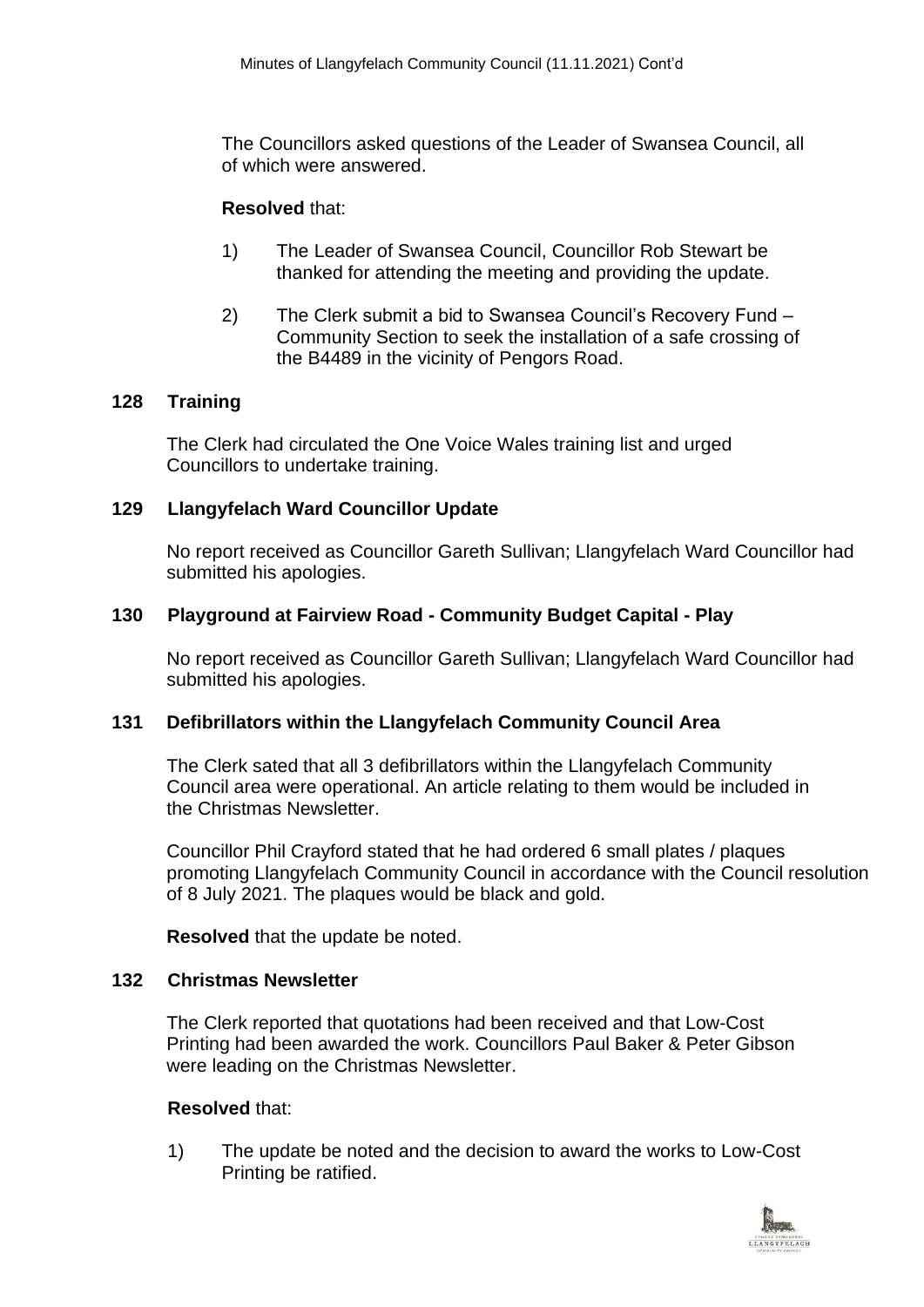## **133 Christmas Tree, Illuminations & Festivities**

The Clerk reported that quotations had been received and that Phillips Services (Wales) Ltd had been awarded the work. The Clerk stated that the tree would be erected on 19 November 2021 with the illuminations being added the following week.

The Clerk stated that the Council's Insurers had confirmed that appropriate cover was in place to host the event; however, a risk assessment would also be required. The Clerk explained the vehicle insurance issues required relating to the use of a sleigh or other vehicle.

Discussions ensued relating to Father Christmas's visit, the requirement for picket fencing to be placed around the Christmas Tree, First Aid cover, Selection Boxes and the turning on of the illuminations.

## **Resolved** that:

- 1) The update be noted and the decision to award the works to Phillips Services (Wales) Ltd be ratified.
- 2) Councillor Phil Crayford & Councillor Peter Gibson will liaise with Griffiths Waste Management Ltd to provide the fencing.
- 3) Councillor Phil Crayford plan the event and carry out a Risk Assessment.
- 4) Councillor Peter Gibson arrange the purchase of approximately 150 selection boxes.
- 5) The Clerk arrange for adequate First Aid cover from St John Ambulance.
- 6) The illuminations be turned on once ready; however, they are to remain off on Friday, 10 December 2021 until Father Christmas turns them on at approximately 6.15pm.

## **134 Remembrance Sunday**

The Clerk stated that Remembrance Sunday is a day to commemorate the contribution of British and Commonwealth military and civilian servicemen and women in the two World Wars and later conflicts. Remembrance Sunday falls on 14 November 2021.

The Clerk stated that the Royal British Legion poppy wreath had been purchased as had the Royal British Legion Industries Unknown Tommy & Unknown Women in War Statues.

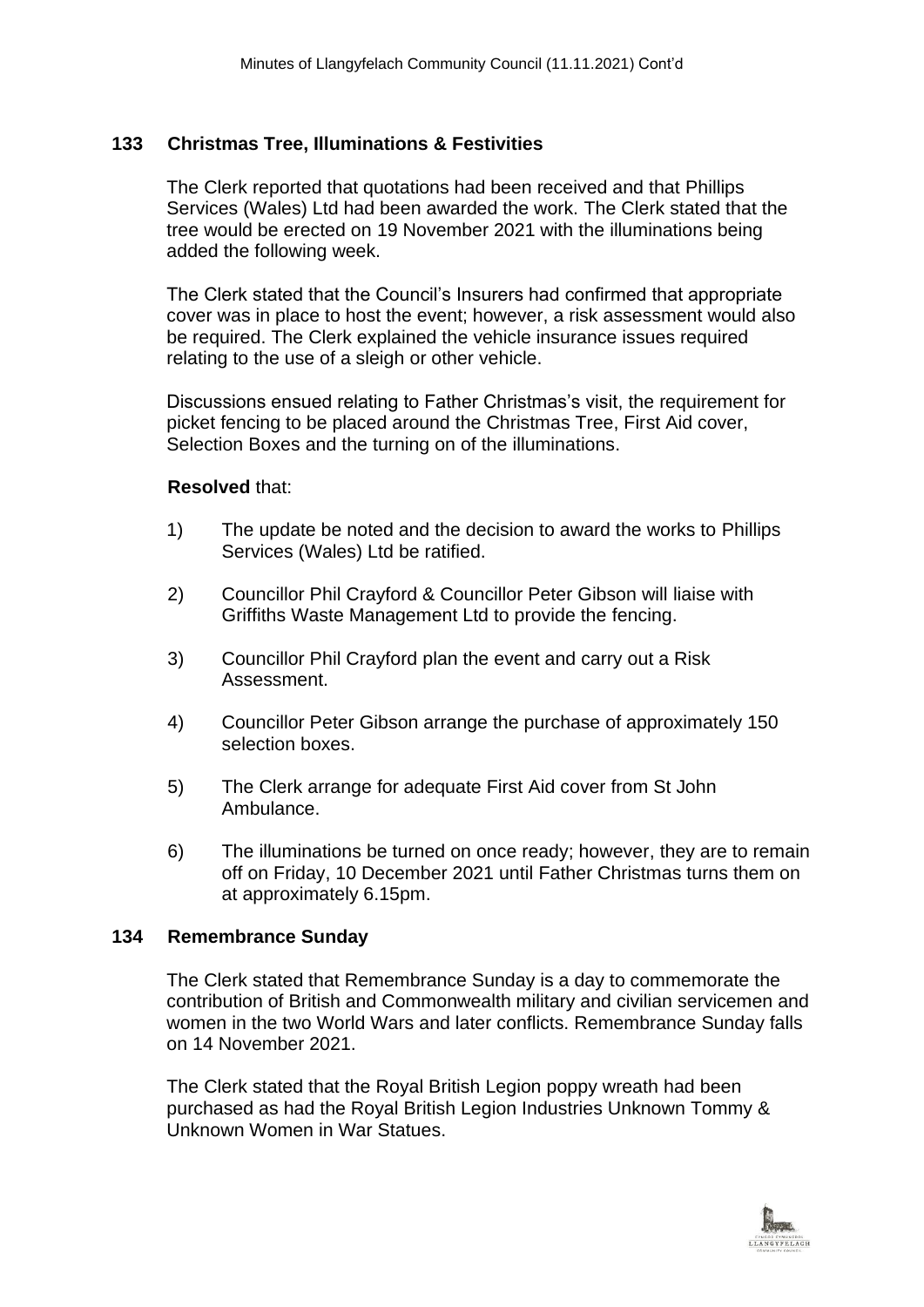The statues bear "Cyngor Cymuned Llangyfelach" on one and "Llangyfelach Community Council" on the other. Unfortunately, the "Lest we Forget" message is not displayed. Additionally, the Unknown Tommy statue is slightly damaged as the rifle is slightly bent. The Clerk stated that with a soft matter, it would be easy to repair it.

The Clerk also stated that whilst the statues were durable enough to withstand the elements, he felt that they could easily be damaged and suggested that they not be permanently erected on the green. He suggested that they be brought out for the Remembrance period each year.

#### **Resolved** that:

- 1) The update be noted.
- 2) The Royal British Legion Industries Unknown Tommy & Unknown Women in War Statues be kept as they were fitting tributes to those that lost their lives.
- 3) Councillor Mark Tribe erected the statues on the Village Green in readiness for Remembrance Sunday.

#### **135 Consider Requests for Grants & Donations – Silver Cross Scout Campsite, Llangyfelach**

The Clerk reported that Silver Cross Scout Campsite, Llangyfelach had submitted a request for a donation towards the creation of an outside sitting area which would be accessible for able-bodied and wheelchair users where day visitors would be able to meet or eat a packed lunch.

They plan to clear some ground area and make it easily accessible with a hard surface and have picnic benches with overhangs at the side to accommodate wheelchairs. They would also like to erect some type of shelter / canopy in case of wet weather.

Councillors considered the application and noted that all the relevant documentation had been provide by Silver Cross Campsite.

Councillors were reminded that should they decide to award a grant to, the Council would have to follow its "Grants & Donations Policy" adopted by Council on 14 January 2021. The Council must satisfy itself that the donation will benefit the area and a significant number of residents. Should the Council award the grant / donation, it would be using its power to provide grants to bodies providing recreational facilities in or outside the Community.

Councillors noted that a specific amount had not been stipulated; however, the estimated cost of the project was £4,500.

The Council debated the merits of the application and its current spending commitments.